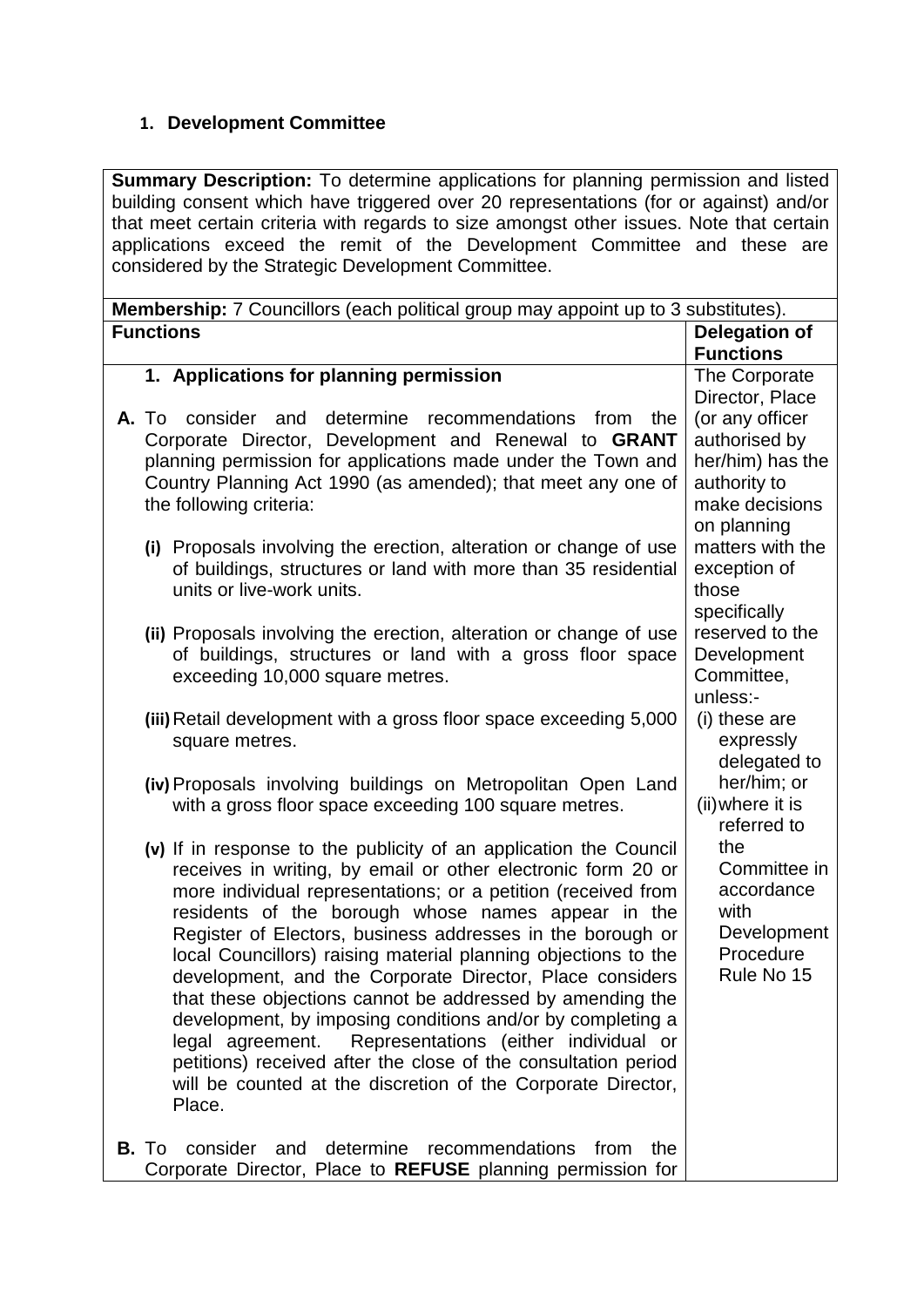|    | applications made under the Town and Country Planning Act<br>1990 (as amended), where in response to the publicity of an<br>application the Council has received in writing, by email or other<br>electronic form, more 20 or more individual representations<br>supporting the development or a petition in the form detailed in<br>supporting the<br>proposed<br>part $1.A.$ (v)<br>development.<br>Representations (either individual or petitions) received after the<br>close of the consultation period will be counted at the discretion<br>of the Corporate Director, Place.<br>C. To consider and determine recommendations from<br>the<br>Director of Place to <b>GRANT</b> permission<br>Corporate<br>for<br>applications seeking minor material amendments to a planning<br>previously determined<br>by the<br>Development<br>permission<br>Committee, where as a result of publicity any of the criteria in<br>1.A.(v) apply and the representations received relate directly to |                                                                          |
|----|-----------------------------------------------------------------------------------------------------------------------------------------------------------------------------------------------------------------------------------------------------------------------------------------------------------------------------------------------------------------------------------------------------------------------------------------------------------------------------------------------------------------------------------------------------------------------------------------------------------------------------------------------------------------------------------------------------------------------------------------------------------------------------------------------------------------------------------------------------------------------------------------------------------------------------------------------------------------------------------------------|--------------------------------------------------------------------------|
|    | matters arising from the proposed amendments and not the<br>original permission.                                                                                                                                                                                                                                                                                                                                                                                                                                                                                                                                                                                                                                                                                                                                                                                                                                                                                                              |                                                                          |
| 2. | Applications for listed building consent<br>To consider and determine recommendations<br>from<br>the<br>Corporate Director, Place to GRANT listed building consent for<br>applications made under the Planning (Listed Buildings and<br>Conservation Areas) Act 1990 where any of the criteria in<br>$1.A.(i)-(v)$ apply; and/or an objection has been received from<br>either the Historic Buildings and Monuments Commission<br>for England (known as Historic England) and/or one of the<br>statutory amenity societies and these objections cannot be<br>addressed by amending the development, by imposing<br>conditions and/or by completing a legal agreement.                                                                                                                                                                                                                                                                                                                         | As above<br>including to<br>refuse listed<br>building<br>consent.        |
| 3. | Applications for hazardous substance consent<br>To consider and determine recommendations<br>from the<br>Corporate Director, Place to GRANT hazardous substance<br>consent for applications made under the Planning (Hazardous<br>Substances) Regulations 2015 where the criteria in 1.A(v) apply<br>and/or an objection has been received from any of the<br>consultation bodies listed in the Regulations and these<br>objections cannot be addressed by amending the development,<br>by imposing conditions and/or by completing a legal agreement.                                                                                                                                                                                                                                                                                                                                                                                                                                        | As above<br>including to<br>refuse<br>hazardous<br>substance<br>consent. |
| 4. | Observations to other planning authorities<br>respond to requests for observations on planning<br>To<br>applications referred to the Council by other local authorities,<br>Development Corporations the Mayor of London, Government<br>Departments statutory undertakers and similar organisations<br>where the response would be contrary to policies in the adopted                                                                                                                                                                                                                                                                                                                                                                                                                                                                                                                                                                                                                        | As above                                                                 |